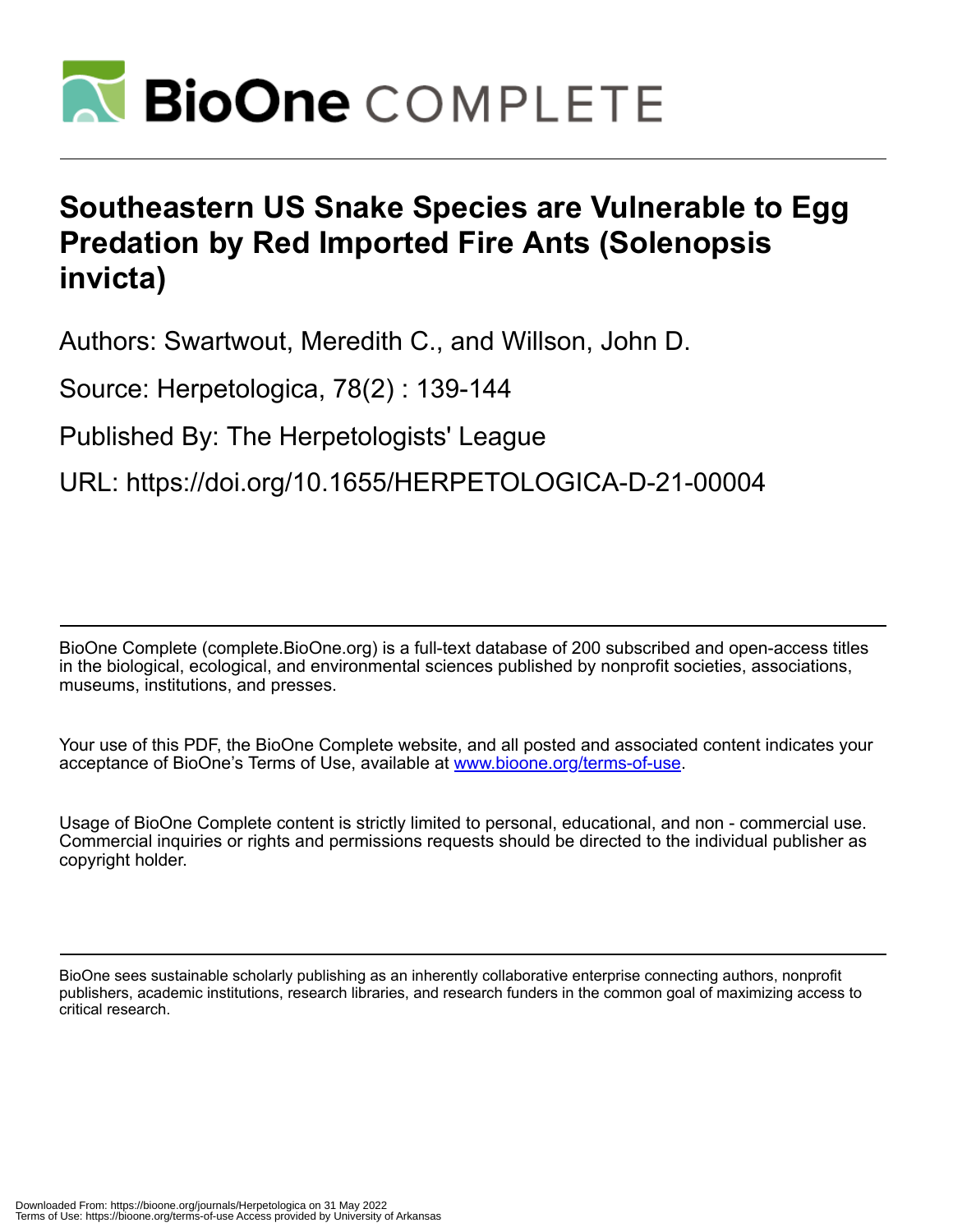# Southeastern US Snake Species are Vulnerable to Egg Predation by Red Imported Fire Ants (Solenopsis invicta)

MEREDITH C. SWARTWOUT<sup>1</sup> AND JOHN D. WILLSON

Department of Biological Sciences, University of Arkansas, Fayetteville, AR 72701, USA

ABSTRACT: Invasion and spread of Red Imported Fire Ants (RIFA; Solenopsis invicta) is cited as a possible cause for enigmatic reptile declines in the southeastern United States. Reptiles are negatively affected by RIFA through predation of eggs, hatchlings, and adults. We used short-term (12-h) field trials early in incubation to evaluate whether RIFA could successfully depredate intact eggs from six species of native terrestrial oviparous snakes: North American Racer (Coluber constrictor), Speckled Kingsnake (Lampropeltis holbrooki), Prairie Kingsnake (L. calligaster), Rough Greensnake (Opheodrys aestivus), Black Ratsnake (Pantherophis obsoletus) and Great Plains Ratsnake (P. emoryi). Then we used an artificial nest field experiment at the end of incubation to test whether RIFA predation differed between a species that has apparently declined in areas of its range where RIFA has invaded (L. holbrooki) and a species that has apparently not declined (C. constrictor). We measured pip–hatch and incubation time for each species in the laboratory to determine whether differences in time between pipping and hatching (pip–hatch time) could account for interspecific differences in RIFA predation on eggs. Overall, RIFA predation rates on snake eggs were high for all species (25– 67% during early trials, 50–100% at end of incubation), although P. obsoletus was only depredated after hatching in the field. Coluber constrictor had significantly shorter pip–hatch times than other species, but probability of predation by RIFA did not differ for C. constrictor and L. holbrooki. Our study provides novel observations of RIFA predation and suggests that time spent in nest, eggshell characteristics, and nest microhabitat may be more important than pip–hatch time in mediating vulnerability of snake eggs to RIFA predation.

Key words: Enigmatic declines; Incubation; Invasive species; Reproduction

RED IMPORTED FIRE ANTS (RIFA; Solenopsis invicta) are native to South America but have been introduced globally and are ranked among the most damaging invasive species in the world (Lowe et al. 2000). The first potential report of RIFA in the United States was in Mobile, Alabama, USA in 1918; by 1955 RIFA had spread throughout the southeastern United States (Callcott and Collins 1996), and RIFA continues to expand their invasive range northward and westward. As generalist predators, RIFA form large colonies and aggressively defend their colony mound using venomous stings. Their venom makes them a health risk to humans as well as native wildlife (Kemp et al. 2000). Known ecological effects of RIFA include predation of endangered cave invertebrates in Texas, USA (Elliott 1993), predation on livetrapped small mammals (Masser and Grant 1986; Flickinger 1989), reduced Loggerhead Shrike (Lanius ludovicianus) and native insect abundance (Allen et al. 2001), and predation on Bobwhite quail (Colinus virginianus) chicks  $\lambda$ llen et al. 1995). RIF $\bar{A}$  are also highly problematic for reptiles and amphibians because they affect their food sources (invertebrates), depredate eggs, and occasionally depredate adults (Wojcik et al. 2001; Todd et al. 2008). Additionally, there is some evidence that the presence of RIFA results in population declines, based on an experimental reduction of RIFA density that led to increased abundance and diversity of a South Carolina, USA reptile and amphibian community (Allen et al. 2017).

Due to their inability to flee, eggs are likely to be the reptile life stage that is most vulnerable to RIFA depredation. Predation by RIFA on reptile eggs has been documented in the laboratory for diverse turtle and snake species (Diffie et al. 2010) and observed in field conditions for Eastern Fence Lizards (Sceloporus undulatus) (Newman et al. 2014; Thawley and Langkilde 2016), Six-lined Racerunners (Cnemidophorus [=Aspidoscelis] sexlineatus) (Mount et al. 1981), Cooters (Pseudemys spp.) (Allen et al. 2001; Aresco 2004), Sliders (Trachemys scripta) (Buhlmann and Coffman 2001), Opheodrys aestivus (Conners 1998a), and Coluber constrictor (Thawley 2014) in the United States. During laboratory observations, species with more-durable eggshells (e.g., musk turtle, bobwhite quail) were not depredated by RIFA, but these species are still vulnerable to RIFA predation during the pipping stage or right after hatchling emergence (Diffie et al. 2010). This suggests that the amount of time a hatchling reptile spends pipped in the egg or escaping the nest chamber could strongly influence their probability of being depredated by RIFA. Additionally, species may differ in pip–hatch times, and slower pip–hatch times could increase the probability of RIFA predation. Increased ant predation on reptile eggs likely has important population-level consequences, as is the case for tropical anole lizards that have relatively high adult mortality (Andrews 1982). Although evidence shows that RIFA are problematic for native oviparous reptiles in the United States, there are still relatively few studies on vulnerability of reptile species, especially snakes, to RIFA predation.

RIFA are one of the proposed causes for enigmatic reptile declines in the southeastern United States. Enigmatic reptile declines are being reported around the world and are defined as declines for which there is not currently a known cause (Todd et al. 2010). For example, Common Kingsnakes (Lampropeltis getula complex) have declined in southeastern portions of their range, including a protected area where habitats have been relatively undisturbed by humans (Krysko and Smith 2005; Winne et al. 2007). Additionally, dramatic local population declines of L. getula complex on Paynes Prairie State Preserve in Florida, USA coincided with invasion by polygynous RIFA colonies (Kauffeld 1957; Bartlett 1997). Curiously, other snake <sup>1</sup> CORRESPONDENCE: e-mail, mswartwo@uark.edu species occupying the same range as *L. getula* complex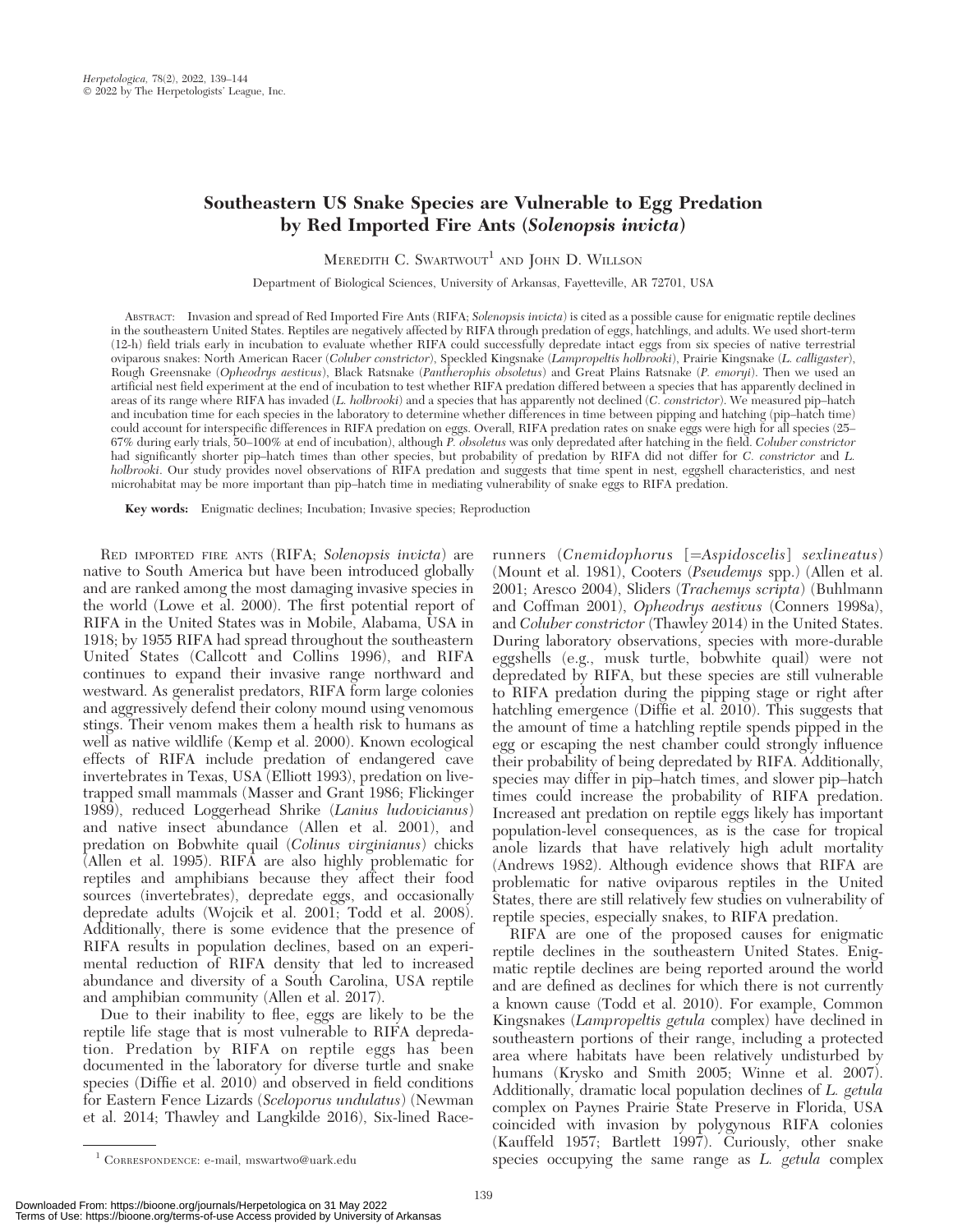are reported as having stable populations, and Copperheads (Agkistrodon contortrix) has even increased in abundance, potentially due to release from predation by Kingsnakes (Steen et al. 2014). Even other oviparous snake species such as North American Racers (Coluber constrictor) and Ratsnakes (Pantherophis spp.) remain common in areas where Kingsnakes have declined and RIFA are present. To date, no studies have tested whether southeastern snake species differ in their vulnerability to egg predation by RIFA under field conditions.

Our study was designed to evaluate interspecific differences in egg predation risk that might contribute to population trends observed for southeastern snake species. Possible factors that might influence predation risk of snake eggs include incubation time, time between pipping and hatching, eggshell durability, and nesting location. We chose to focus on incubation and pip–hatch timing in this study. We examined predation on eggs of six terrestrial snake species (Coluber constrictor, Lampropeltis holbrooki  $[= L.$ getula holbrooki], L. calligaster, Opheodrys aestivus, Pantherophis obsoletus, and P. emoryi), but particularly focused on comparisons between L. holbrooki (the member of the L. getula complex occurring at our study sites in Arkansas, USA) and C. constrictor, a common sympatric terrestrial and oviparous species that has not experienced widespread population declines. Our study consisted of three components—a short field trial early in incubation, an end-ofincubation field experiment that incorporated hatching behavior, and laboratory observations of hatching behavior to test (1) whether RIFA can depredate eggs from six snake species; (2) whether an apparently declining species (L. holbrooki) and stable species (C. constrictor) differ in egg predation risk; and (3) whether snake species differ in pip– hatch and incubation times. We hypothesized that C. constrictor would experience less predation by RIFA than L. holbrooki and have shorter pip–hatch times.

#### MATERIALS AND METHODS

### Female Collection and Maintenance

From April to June 2020, we collected gravid female snakes of six terrestrial oviparous species (Coluber constrictor, Lampropeltis holbrooki  $\left| = \overline{L} \right|$  getula holbrooki, L. calligaster, Opheodrys aestivus, Pantherophis obsoletus, and P. emoryi) in Benton, Washington, Sebastian, and Franklin Counties in Northwest Arkansas. Snakes were housed in 38– 76 L aquaria furnished with aspen shavings, a water bowl, and a hide box and kept in a partially shaded, screened outbuilding in Fayetteville, Arkansas that matched ambient temperatures (mean  $= 13.4-25.8$ °C) that snakes would experience in the wild. We provided each female with a rectangular plastic container ( $\sim$ 26  $\times$  16  $\times$  13 cm) half-filled with moist coconut fiber as a nesting box for egg deposition and offered water ad libitum.

Starting 1 June 2020, we checked cages for eggs at least once per day. Oviposition began on 6 June and finished on 10 July 2020. Following oviposition, we took the postpartum mass of each female snake and then released her at the site of capture. In this way, we obtained 78 C. constrictor, 88 L. holbrooki, 26 L. calligaster, 18 O. aestivus, 25 P. obsoletus, and 12 P. emoryi eggs from 5, 8, 3, 3, 2, and 1 clutches, respectively. We processed eggs from each clutch by labeling

each egg with an identifying number using a fine-tip sharpie, recording mass to the nearest 0.01 g, and length and width to the nearest millimeter. To avoid imparting human scent on eggs and limit potential contact with cutaneous bacteria and fungi, we wore nitrile gloves when handling eggs. We kept clutches together in plastic containers ( $\sim$ 26  $\times$  16  $\times$  13 cm or  $\sim$ 18  $\times$  18  $\times$  12 cm) half-filled with a 1:1 mass ratio of vermiculite:water and incubated eggs at  $25^{\circ}$ C and  $80\%$ relative humidity in an environmental chamber (Model no. I41VLC9, Percival Scientific). To maintain a consistent moisture level in egg containers, we recorded mass of all containers and eggs weekly and replenished any evaporated water.

#### Field Methods

We conducted field experiments at Kessler Mountain Regional Park (Washington County, Fayetteville, Arkansas;  $36.026146^{\circ}$ N,  $94.204868^{\circ}$ W; datum = WGS84). Our field site was on the edge of RIFA invasive range, and RIFA are still rare and very localized in northwest Arkansas, with few colonies persisting through the winter. The primary area we used was an  $\sim$ 20  $\times$  8-m rectangular area on a southwestfacing grassy slope bordering a forest dominated by eastern red cedar (Juniperus virginiana) trees. A preliminary survey revealed at least 40 active RIFA mounds on the grassy slope and along the top of the incline by the forest edge. For each RIFA mound surveyed, we recorded the widest diameter of the mound to the nearest centimeter using a measuring tape; percent overstory canopy density using a spherical crown densiometer (Lemmon 1956; Concave Model C, Forestry Suppliers); whether the mound was in the open field or on the forest edge; distance from closest adjacent RIFA mound; and the distance of the mound from the forest edge to the nearest centimeter. We did not determine whether colonies were polygynous.

To test whether RIFA could depredate intact snake eggs early in incubation (0–17 d postoviposition), we set up a small-scale field experiment using eggs from C. constrictor  $(n = 20)$ , L. holbrooki  $(n = 20)$ , L. calligaster  $(n = 3)$ , O. *aestivus*  $(n = 3)$ , *P. obsoletus*  $(n = 3)$ , and *P. emoryi*  $(n = 2)$ . We set individual eggs in 4-mm-deep coconut fiber in small square plastic containers  $(7.77 \times 5.49 \times 8.26 \text{ cm})$  with 12, 3mm holes drilled around the edge. We placed a single container 0.5 m from a RIFA mound. No mounds were reused. Eggs were set out on eight different occasions between 17 June and 15 July 2020 (ambient temperature range =  $16.1-31.1^{\circ}$ C). We left eggs for 12 h, typically between  $\sim$ 1900 h and 0700 h, and then recorded whether eggs had been depredated. Depredated eggs had RIFA swarming the egg, one or more chew marks or holes in the eggshell, and often leaked fluid.

To test for interspecific differences in RIFA predation near the end of incubation, we set up C. constrictor  $(n=10)$ , L. holbrooki ( $n = 11$ ), and P. obsoletus ( $n = 3$ ) artificial field nests with three eggs per nest after  $\sim$ 50 d of incubation ( $\sim$ 15 d before hatching). We created artificial nests using 4-mmdeep coconut fiber in 7.5-cm-diameter circular plastic containers with 12, 3-mm-diameter holes around the perimeter and a window on the lid made of 3-mm-diameter hardware cloth that allowed RIFA to pass through. We buried artificial nests so that the eggs were at least 10 cm below the soil surface with a plastic bag of soil covering the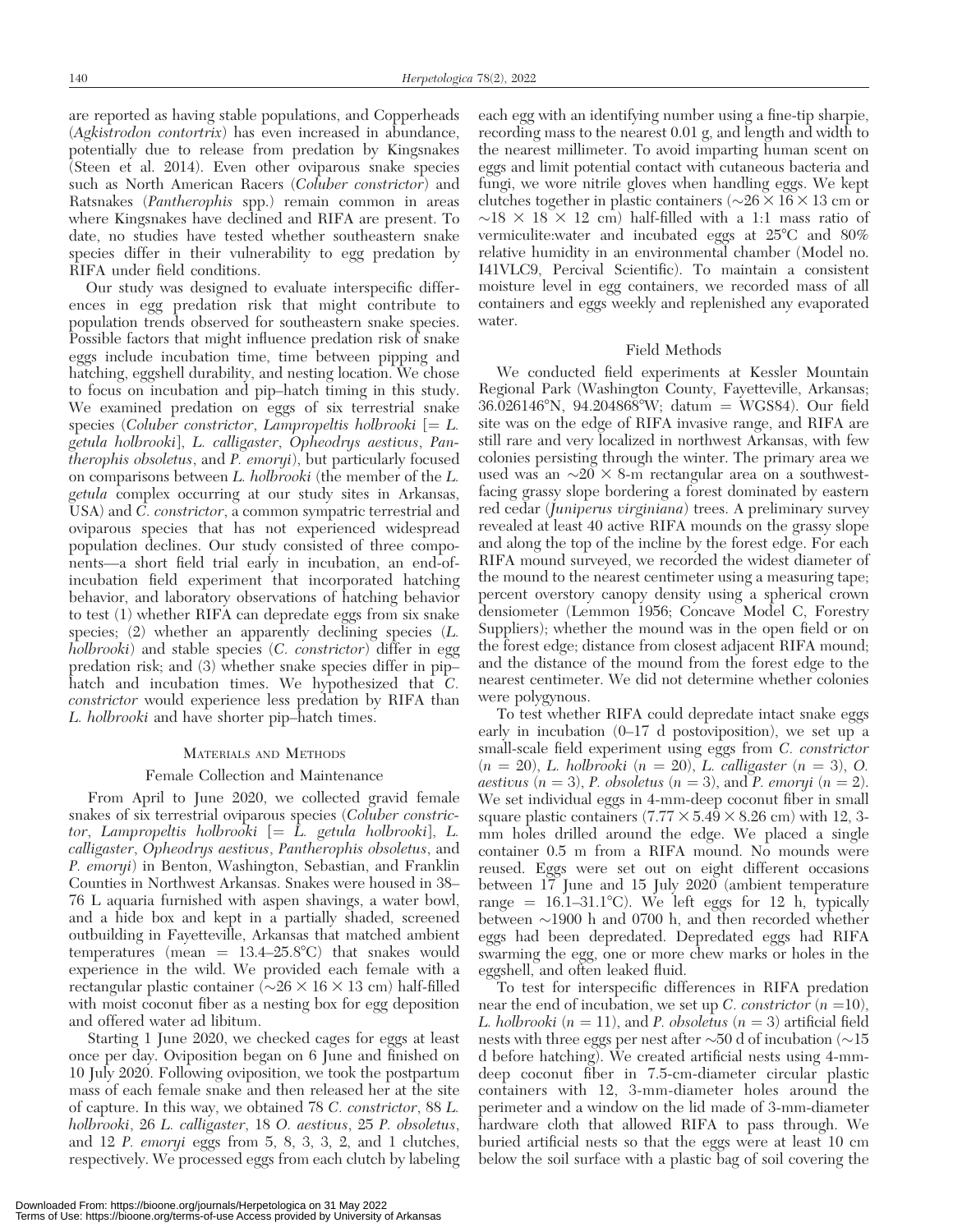

FIG. 1.––Percent of eggs depredated for each species in early incubation field experiment. Sample size (number of eggs) is given for each species.

lid of the artificial nest and a  $30.5 \times 30.5$ -cm plywood board on top to limit interference by vertebrate predators and prevent flooding by rain events (artificial nest setup modified from Thawley and Langkilde 2016). We buried artificial nests 1 m from a RIFA mound and monitored them daily to check for predation or successful hatching. We also set up three control nests each for C. constrictor and L. holbrooki, located at least 300 m away from all RIFA mounds in similar habitat (open field bordered by cedar trees) to establish background predation rates on snake eggs in the absence of RIFA predation. Our artificial nest setup allowed experimenters to visually check eggs for ant activity and predation by removing the bag of soil and lid. We recorded eggs as ''depredated before pipping'' when RIFA were swarming in and out of multiple holes in the eggshell, ''depredated after hatching'' when hatchlings were killed after emerging from the egg, and ''hatched and survived'' when hatchlings were recovered from artificial nests without being swarmed by RIFA. Once eggs in a nest had pipped, the artificial nests were checked twice a day for hatchlings. If an egg was pipped, the hatchling was still present inside the egg but had slit open the eggshell and might occasionally have its head or snout poking out. Once the egg hatched, the hatchling was fully emerged from the eggshell.

# Laboratory Incubation

After  $\sim$ 50 d of incubation (35 d for O. *aestivus*), we placed the remaining viable snake eggs not used in field experiments (43 C. constrictor, 42 L. holbrooki, 19 L. calligaster, 18 O. aestivus, 13 P. obsoletus, and 12 P. emoryi eggs) in plastic shoeboxes with clear acrylic lids that allowed video monitoring of the eggs. We set a Trophy Cam HD Brown wildlife camera (Model 119874, Bushnell Corporation) to record 30-s videos every 30 min and positioned it above the eggs to record time between when eggs pipped and hatched (hereafter, pip–hatch time) to the nearest 30 min. Once one egg in a clutch had pipped, we visually checked eggs in that clutch twice daily.

# Statistical Analyses

To test whether the eggs of American Racers (C. constrictor) and Kingsnakes (L. holbrooki) differed in predation risk early in incubation, we used a binomial logistic regression model with egg as the statistical unit and

□ Depredated Before Pipping ■ Depredated after Hatching ■ Hatched and Survived



FIG. 2.––Percent of eggs depredated before pipping, depredated after hatching, or hatched and survived for each species in the artificial nest field experiment at the end of incubation. All eggs in control nests hatched and survived.

clutch as a random effect. We fit the mixed model using Gauss–Hermite quadrature, which is more accurate than Laplace approximation, and used a likelihood ratio test to determine the P-value for the fixed effect, species (Bolker et al. 2009). To validate the model, we used the dispersion\_ glmer function in the blmeco package to calculate a dispersion factor and check for overdispersion (Korner-Nievergelt et al. 2015) and plotted residuals. Small sample sizes precluded statistical analysis of survival and predation risk for other snake species (L. calligaster, O. aestivus, P. obsoletus, and P. emoryi). Thus, we evaluated predation risk qualitatively as proportion depredated for these species (Fig. 1).

For artificial nest field experiments at the end of incubation, we constructed Kaplan–Meier survival curves for eggs. We then used a log-rank test to determine whether C. constrictor and L. holbrooki eggs placed near RIFA mounds differed in survival. Two C. constrictor eggs in this experiment were excluded from analyses because the hatchlings had pipped within nests that were being depredated by RIFA and were removed from artificial nests early due to an experimenter error. Sample sizes for P. obsoletus were too low for statistical comparisons so we qualitatively reported proportion depredated (Fig. 2). We also did not include two artificial nests (one P. obsoletus and one L. holbrooki) that were depredated by mammals (identified by nests dug up and eggshells destroyed and empty) the day after they were placed in the field. We ran a Cox proportional hazards model to test whether egg survival was correlated with RIFA mound diameter, average distance to forest edge, or canopy cover.

In 2019 we did a preliminary study and recorded pip– hatch and incubation times for eggs from one clutch of C. constrictor  $(n = 3)$ , three clutches of L. holbrooki  $(n = 23)$ , one clutch of L. *calligaster*  $(n = 3)$ , and one clutch of O. *aestivus*  $(n = 3)$ . To increase our sample size, we pooled data from 2019 and 2020 and used year as a random effect in the models. To determine whether snakes differed in pip–hatch or incubation time, we used linear mixed effect models with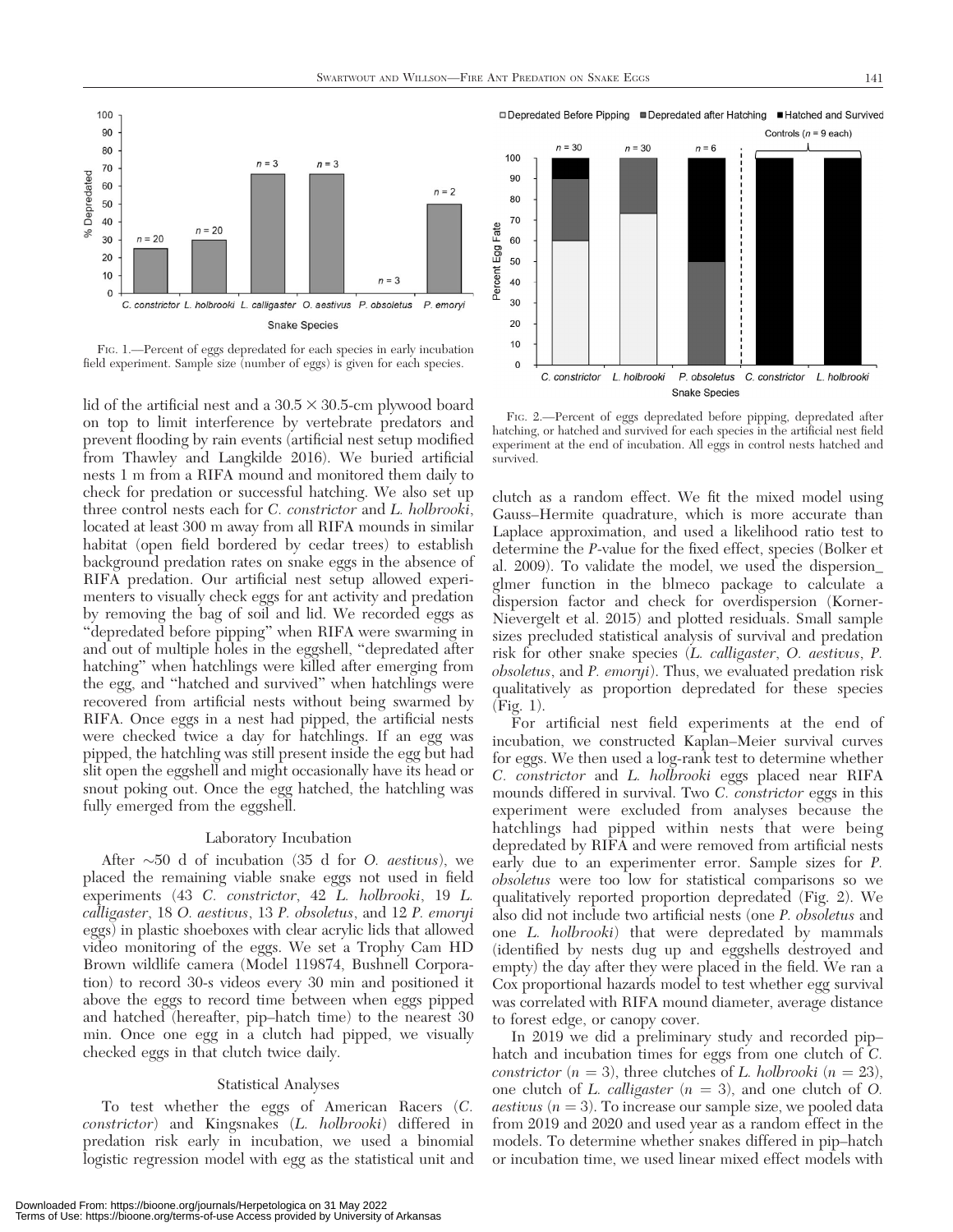species as the fixed effect and clutch as a random effect. We tested for significance of clutch as a random effect using a likelihood ratio test (LRT) with restricted maximum likelihood (REML) to compare models with and without the random effect term. Based on these analyses, we determined that clutch did not need to be included as a random effect for pip–hatch time (df = 1,  $\chi^2 = 0$ ,  $P > 0.99$ ), but it was important for incubation time (df = 1,  $\chi^2 = 245$ , P  $<$  0.001). When the fixed effect was significant, we used a post hoc Tukey contrast multiple comparison of means with glht() in R package multcomp to examine species differences in pip–hatch and incubation times. We checked assumptions of models with visualizations of residual plots. All analyses were conducted in R version v3.6.1 (R Core Team 2019) using car, MASS, multcomp, and lme4 packages (Hothorn et al. 2008; Bates et al. 2015; Fox and Weisberg 2019; Venables and Ripley 2002).

#### **RESULTS**

In the early incubation field experiment, RIFA successfully pierced the eggshells and depredated five Coluber constrictor and six Lampropeltis holbrooki eggs (out of 20 each), two L. calligaster and two Opheodrys aestivus eggs (out of three each), and one out of two Pantherophis emoryi eggs. None of the three P. obsoletus eggs set out were depredated after 12 h (Fig. 1). Egg sample sizes for L. calligaster, O. aestivus, P. obsoletus, and P. emoryi were too small for statistical comparisons, but C. constrictor and L. holbrooki did not differ in predation probability during 12-h field trials early in incubation (Binomial Logistic Regression,  $df = 1$ ,  $\chi^2 = 0.29$ ,  $P = 0.59$ ). The dispersion factor of the model was 0.9, which is less than 1.4, indicating our model was not overdispersed.

In the artificial nest field experiment near the end of incubation, all but three C. constrictor eggs were depredated  $(18$  depredated before pipping and  $\overline{9}$  depredated after hatching), all L. holbrooki eggs were depredated (22 before pipping and 8 after hatching), and 50% of the six P. obsoletus eggs were depredated after hatching (the other three eggs hatched and survived). No eggs in control nests (nine eggs each for C. constrictor and L. holbrooki) located away from RIFA mounds were depredated; all control eggs successfully hatched and survived (Fig. 2). Egg sample sizes for P. obsoletus were too small for statistical comparisons, but C. constrictor and L. holbrooki did not differ in survival during field nest experiments (Log-rank test, df = 1,  $\chi^2$  = 0.4, P = 0.5). Number of days to predation was similar for C. constrictor (8.60 d  $\pm$  0.81 SE) and L. holbrooki (9.55 d  $\pm$ 1.82 SE) eggs.

Relative risk of death for eggs did not differ with RIFA mound size (Cox Proportional Hazards Model, df = 3,  $z =$  $-1.02$ ,  $P = 0.31$ ) or distance from forest edge (df = 3, z = 0.03,  $P = 0.98$ ) but significantly differed with increased overstory canopy density or canopy cover (df  $= 3, z = -4.61,$  $P < 0.01$ ). Greater canopy cover resulted in reduced hazard of death (HR =  $0.95, 0.94{\text -}0.97$  CI).

Species differed significantly in their pip–hatch times (linear mixed effect model [LMEM],  $\chi^2 = 34.4$ ,  $P < 0.004$ ; Supplemental Table S1), with C. constrictor having significantly shorter pip–hatch times than all species tested (all P  $<$  0.01) except L. calligaster (P = 0.11; Fig. 3A). Coluber

35 90 D B Incubation Time (days)<br>2 8 8 8 9 8 9 8 1 B. CD A  $\left(\frac{6}{5}\right)$  30 CD **BC** B Pip-Hatch Time 25 B 20 AB 15 10 Avg.  $\overline{5}$ Avg.  $10$  $\Omega$ strictor call gaster estivus strictor call C. constrator O. 8estivus Irooki gaster R. emony emont detus v. califoaster R. emony emont detus constrictor **Snake Species Snake Species** 

FIG. 3.––Average time between pipping and hatching (A) and average incubation time  $(\tilde{B})$  for eggs of six snake species. Letters above bars (i.e.,  $\tilde{A}$ , B, C, D) indicate significant differences between species. Error bars are  $\pm 1$ SE.

constrictor emerged from their eggs the quickest (mean pip– hatch time  $= 11.14 h \pm 1.06 SE$ , and L. holbrooki averaged 7.8 h (70%) longer, L. calligaster 5.5 h (49%) longer, O. aestivus 10 h  $(92\%)$  longer, P. emoryi 14 h (129%) longer, and P. obsoletus 11 h (103%) longer pip–hatch times than C. constrictor (Supplemental Table S1). Species also differed significantly in their incubation period lengths (LMEM,  $\chi^2$  = 65.6,  $P < 0.001$ ). Opheodrys aestivus had shorter incubation times than any other snake (all  $P < 0.02$ ), C. constrictor had shorter incubation times than *L. calligaster* and the Pantherophis species (all  $P < 0.05$ ), and P. obsoletus had longer incubation times than L. holbrooki ( $P < 0.01$ ; Fig. 3B; Supplemental Table S1).

# **DISCUSSION**

Eggs of all snake species tested in this study except Pantherophis obsoletus were depredated during 12-h early incubation trials, suggesting that leathery snake eggshells (and even eggs with a granular surface such as those of Coluber constrictor) can be readily punctured by RIFA. Lack of predation on control nests during the end of incubation experiment indicates that proximity to RIFA colonies substantially increases predation risk for snake eggs, providing additional support to the idea that in areas where they have invaded, RIFA are potentially important egg predators. Although C. constrictor had significantly shorter pip–hatch times, L. holbrooki and C. constrictor eggs did not differ in probability of predation by RIFA in either early incubation trials or the end of incubation experiment. Additionally, we found that placement of the artificial nest in areas with greater canopy cover reduced probability of predation, suggesting that the role of nest microhabitat warrants further investigation. Thus, our results suggest predation on eggs by RIFA is a threat to southeastern snake species but do not provide direct support for increased egg vulnerability to RIFA predation as a possible mechanism for enigmatic declines of L. getula complex.

Contrary to our predictions, pip–hatch time was not an important determinant of species' vulnerability to predation by RIFA. Overall, snake species significantly differed in pip– hatch and incubation times, with C. constrictor emerging from their eggs faster than most other snake species, and O. aestivus incubating faster than other snake species. Our

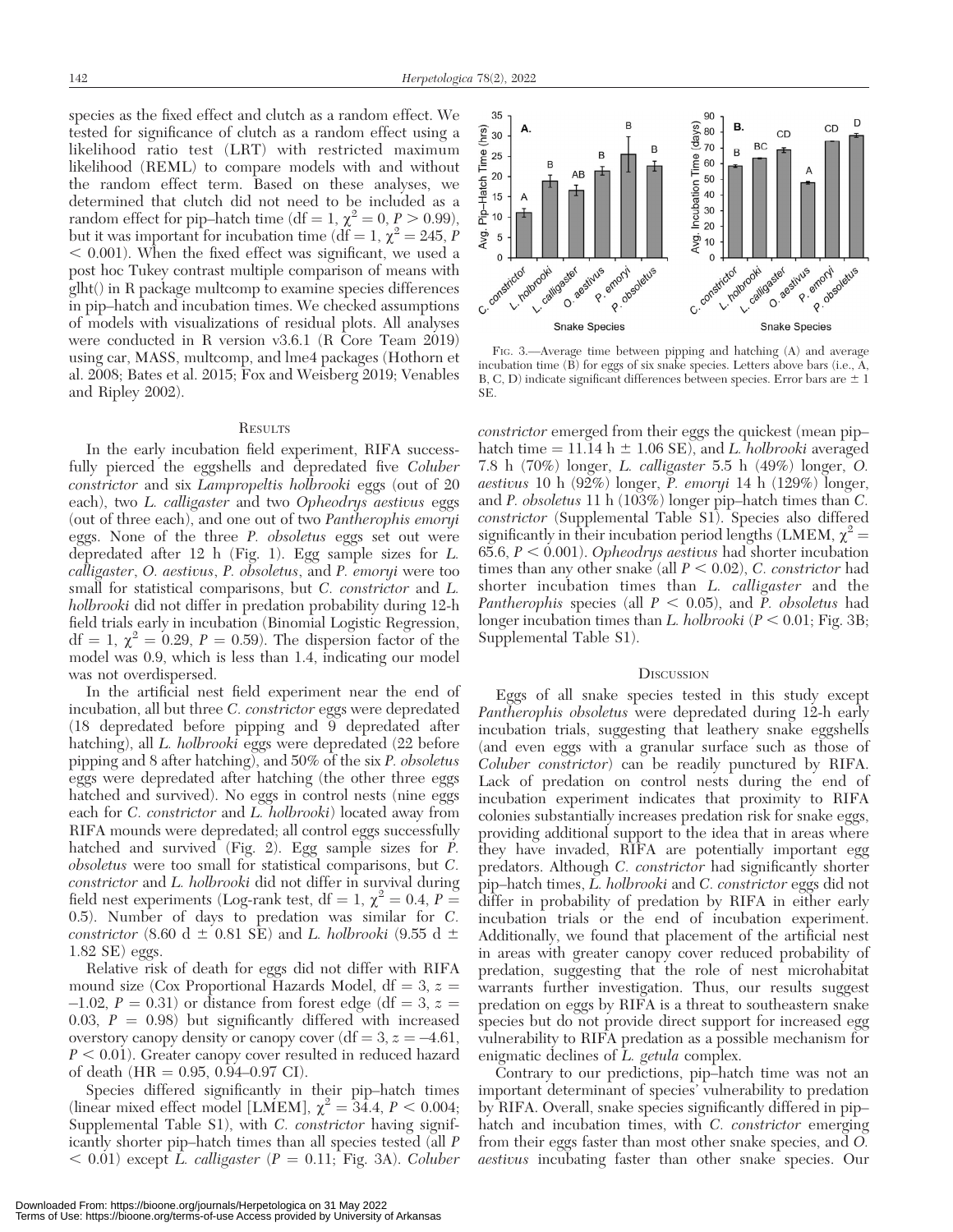observation of O. aestivus having the fastest incubation time matches previously published incubation times (Ernst and Ernst 2003). Coluber constrictor had a significantly shorter pip–hatch time than did L. holbrooki but did not differ in probability of predation. The time that hatchlings spend in the nest after hatching may be a more important driver of predation risk than pip–hatch time. We observed that the fluid in pipped eggs seemed to deter ants, and RIFA typically did not enter the eggs in field nests during pipping but attacked hatchlings after they emerged. This observation of hatchling mortality primarily after emergence matches previous studies (Conners 1998b; Buhlmann and Coffman 2001), although one study suggested that turtles were most vulnerable while still in the egg after pipping (Allen et al. 2001). Our experimental design did not test how fast hatchlings were able to escape the nest and disperse. A more natural setup would be needed to evaluate the role time spent in the nest after hatching might play on hatchling vulnerability.

Excluding P. obsoletus, predation rates in our study were high, with 25–67% of eggs depredated during the 12-h field trials and 90–100% during the end of incubation field experiment. It is possible that these rates were inflated relative to natural predation rates, given that eggs were set very close to RIFA mounds in artificial nests and were disturbed during daily monitoring. However, our predation rates are within values observed by previous studies. Studies using artificial field nests found rates of RIFA predation on eggs to be 24% for Sceloporus undulatus over only 15–20 d of incubation (Thawley and Langkilde 2016) and 60%, 50%, and 27% for Trachemys scripta, depending on distance from RIFA colony (Buhlmann and Coffman 2001). Weeklong laboratory observations of RIFA predation on various snake, turtle, and bird eggs found predation rates of 100% for Malaclemys terrapin, Trachemys scripta scripta, Chrysemys picta picta, and Elaphe  $(=\text{Pantherophis})$  obsoleta quadrivittata, 92% for sea turtles (Caretta caretta), 75% for Burmese pythons (Python molurus bivittatus), and 0% for bobwhite quail (Colinus virginianus), Sternotherus odoratus, and Apalone ferox (Diffie et al. 2010). These data, combined with our study, suggest that although some eggs might resist RIFA predation in short-term trials, over the entire course of incubation nests in proximity to RIFA mounds are likely to experience relatively high rates of predation (60–100%).

Although sample sizes were small, P. obsoletus eggs were not depredated by RIFA in the 12-h early incubation trials and were not depredated until after hatching in the end of the incubation field experiments. Eggs of all other snake species were depredated during the early incubation trials, suggesting that some aspect of eggshell structure protected P. obsoletus eggs from being penetrated by RIFA. However, it is worth noting that Yellow Ratsnakes (Elaphe  $[=Pantherophis]$  obsoletus quadrivittata) were depredated by RIFA in lab experiments after seven days (Diffie et al. 2010), indicating that it is possible for RIFA to depredate Pantherophis spp. eggs before hatching. In our study, P. obsoletus eggs were about twice the volume and mass of other species, on average. Large egg size results in greater surface area, possibly making it more difficult for RIFA to aggregate in one location and penetrate the eggshell. In the presence of predatory rats, larger seabird eggs had moredurable shells and higher survival probability than smaller eggs and took longer for rats to depredate (Latorre et al. 2013). In birds, eggshell thickness and durability typically scales with mass (Ar et al. 1979; Rahn and Paganelli 1989), so P. obsoletus eggs likely also have thicker eggshells, but there are relatively few studies on reptile eggshell thickness. Although we did not measure eggshell thickness or durability in this study, it has been suggested that reptile eggshell durability can influence vulnerability to RIFA predation (Diffie et al. 2010), perhaps affording species such as P. obsoletus some degree of protection from RIFA.

Nest site selection by female snakes could also mediate vulnerability of snake eggs to RIFA predation. Our study found that distance of artificial nest from forest edge was positively correlated with probability of predation, likely because all nests in the end of the incubation field experiment, except for two C. constrictor nests on the forest edge, were depredated. This trend can be explained by RIFA preference for sunny, open areas and increased foraging activity correlated with lower canopy cover (Brown et al. 2012). Female snakes may protect their eggs from RIFA by nesting in alternative locations and could actively avoid nesting near RIFA mounds; furthermore, if they attempted to nest in proximity to a RIFA mound, they would likely be attacked and deterred from laying eggs there. Nest depth and substrate could also be important factors influencing snake egg vulnerability to RIFA predation. Pantherophis obsoletus and O. aestivus often nest in tree hollows above the ground, a microhabitat less commonly used by RIFA (Ernst and Ernst 2003; Trauth et al. 2004; Gibbons 2017). A lack of basic natural history information on snake nesting behavior limits our ability to understand the role that nest microhabitat could play in vulnerability of snake eggs to predation. Given the secretive nature of snakes, we encourage naturalists to continue to record and publish observations of snake nesting behavior to contribute to our growing knowledge of the role that reproductive behavior may play in snake population declines.

Our study is among the first to provide direct data indicating that RIFA predation may be a critical source of mortality for oviparous snakes, yet many questions remain. We still do not know how RIFA locate reptile eggs or exactly which factors allow RIFA to pierce some reptile eggshells but not others. Future studies should examine additional species traits that might contribute to egg vulnerability to RIFA predation, such as eggshell thickness and durability, nest microhabitat, and nesting behavior. Additionally, while this study does provide a potential mechanism through which RIFA might cause widespread oviparous snake declines, the link between RIFA introductions and enigmatic reptile declines is still tenuous. Additional mechanistic field studies of vulnerable oviparous snakes and long-term data on snake populations are needed to determine whether invasion by RIFA is responsible for population declines. The results of this study contribute to the growing body of research into the role RIFA invasions might play in global reptile declines.

Acknowledgments.—Conversations with T. Farrell were important in inspiring the questions explored in this study. We thank H. Warner, E. and E. Lassiter, R. Tempest, E. Royal, and P. Vogrinc for assistance with snake capture and release. Funding was provided by the University of Arkansas